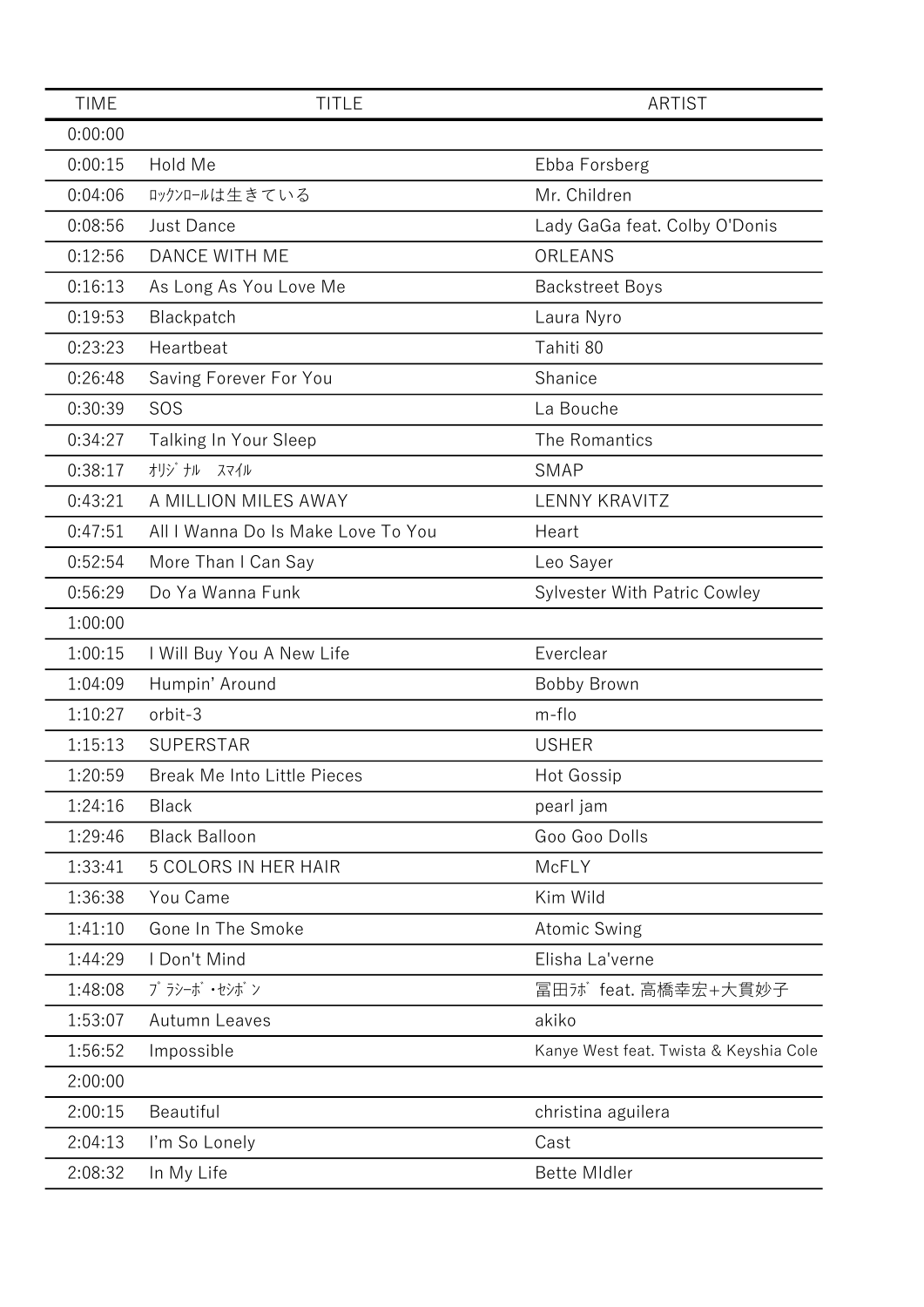| <b>TIME</b> | <b>TITLE</b>               | <b>ARTIST</b>                                   |
|-------------|----------------------------|-------------------------------------------------|
| 2:11:42     | 荒野はるかに                     | ↑ THE HIGH-LOWS ↓                               |
| 2:15:59     | <b>Blah Blah Blah</b>      | Ke\$ha Feat. 30H!3                              |
| 2:18:51     | Piece Of Me                | <b>Britney Spears</b>                           |
| 2:22:21     | When I'm Up                | Grate Big Sea                                   |
| 2:25:42     | <b>Stars</b>               | Simply Red                                      |
| 2:29:48     | 最後のサーフホリデー                 | 杏里                                              |
| 2:34:59     | <b>Bad Dance!</b>          | Wuz $\uparrow$ b? (7# $\uparrow$ )              |
| 2:39:00     | So What The Fuss           | Stevie Wonder                                   |
| 2:43:10     | 蒼く 優しく                     | コブクロ                                            |
| 2:48:34     | Beautiful                  | Sophia                                          |
| 2:53:19     | It Could Be                | Blur                                            |
| 2:56:31     | EVERYBODY'S TALKIN'        | The Beautiful South                             |
| 2:59:03     | Another World              | Nowhere                                         |
| 3:00:00     |                            |                                                 |
| 3:00:14     | Queen Of My Heart          | Westlife                                        |
| 3:04:32     | To Love Once Again         | Solid Harmony                                   |
| 3:08:00     | Sexy                       | Hitomi                                          |
| 3:13:33     | 湘南 My Love                 | <b>TUBE</b>                                     |
| 3:18:01     | 時間旅行                       | Dreams Come True                                |
| 3:22:18     | Tell Me                    | Hide With Spread Beaver                         |
| 3:27:03     | Right Now (Na Na Na)       | Akon                                            |
| 3:31:06     | エンゼ ルフィッシュ                 | The Pillows                                     |
| 3:35:08     | I Love You Always Forever  | Donna Lewis                                     |
| 3:38:59     | Treat You Like A Queen     | RAHSAAN PATTERSON                               |
| 3:43:24     | Canadian Rose              | <b>Bluse Traveler</b>                           |
| 3:47:53     | 風をあつめて                     | 玲葉奈                                             |
| 3:52:36     | Back To The Island         | Baha Men                                        |
| 3:57:24     | I Drive Myself Crazy       | 'N Sync                                         |
| 4:00:00     |                            |                                                 |
| 4:01:20     | This Masquerade            | Carpenters                                      |
| 4:06:05     | <b>Heartbreak Hotel</b>    | Whitney Houston feat. Faith Evans & Kelly Price |
| 4:10:35     | <b>Steal Your Thunder</b>  | Prefab Sprout                                   |
| 4:14:12     | Like a sunshine, my memory | <b>PUSHIM</b>                                   |
| 4:18:45     | Reach For The Sky          | 倉木 麻衣                                           |
| 4:23:29     | Woman From Tokyo           | Deep Purple                                     |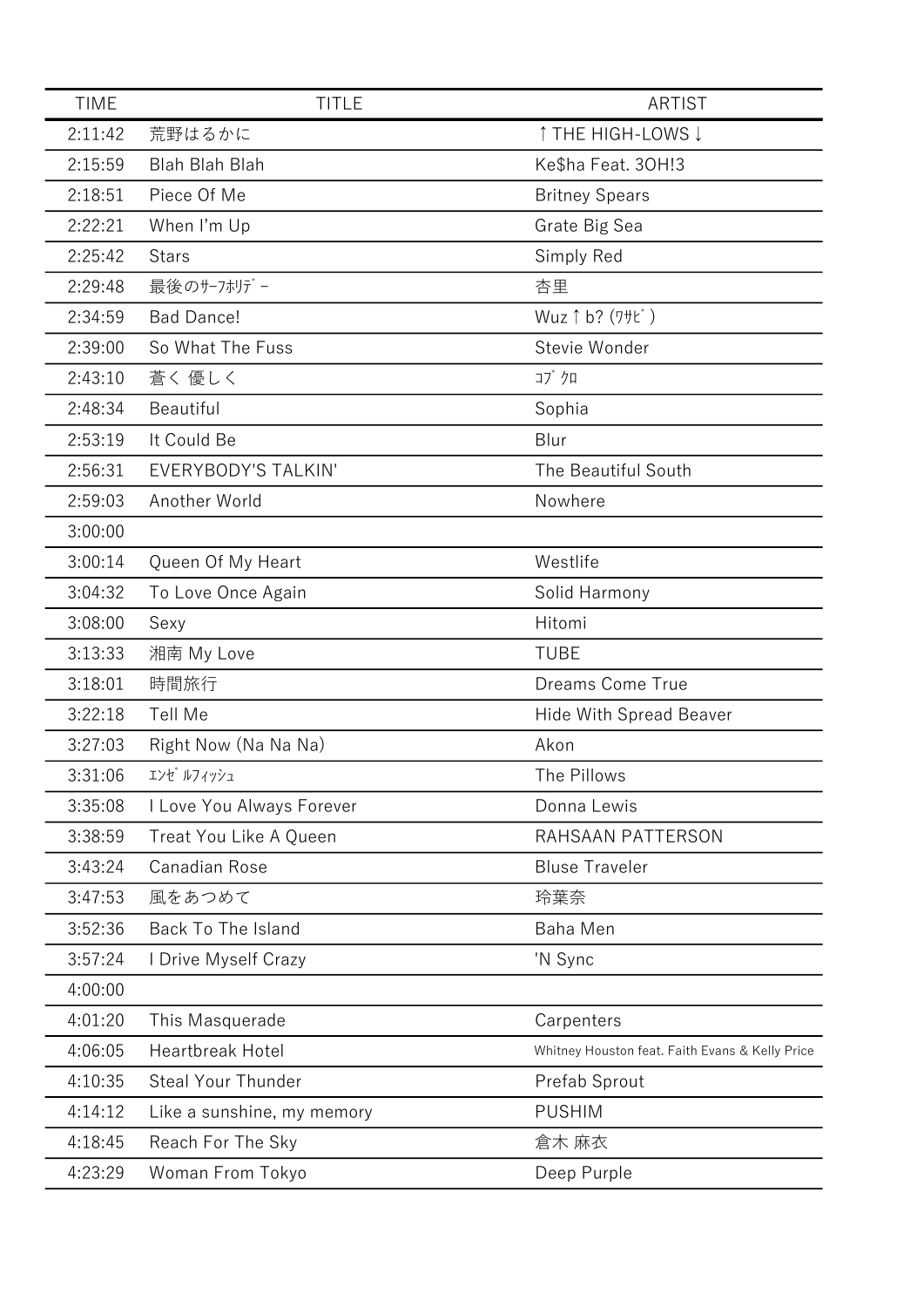| <b>TIME</b> | <b>TITLE</b>                        | <b>ARTIST</b>                  |
|-------------|-------------------------------------|--------------------------------|
| 4:29:13     | Make Love Stay                      | Dan Fogelberg                  |
| 4:33:44     | <b>MAGIC MAN</b>                    | <b>HEART</b>                   |
| 4:39:12     |                                     |                                |
| 4:39:12     | GOODY GOODY                         | LISETTE MELENDEZ               |
| 4:44:25     | Nice And Lovely                     | Shaggy                         |
| 4:48:06     | The Blue Cafe                       | Chris Rea                      |
| 4:52:47     | You're my sunshine                  | <b>EXILE</b>                   |
| 4:56:49     | 友達へ ~Say What You Will~             | <b>SMAP</b>                    |
| 5:00:00     |                                     |                                |
| 5:04:08     | The Rose                            | Leann Rimes                    |
| 5:07:40     | Rosa                                | 中山 美穂                          |
| 5:12:50     | Something For The Pain              | Bon Jovi                       |
| 5:17:35     | <b>SLY</b>                          | <b>RIP SLYME</b>               |
| 5:21:48     | Try Boy, Try Girl                   | 前田 亘輝                          |
| 5:27:36     | Loving Every Minute                 | Jeniifer Brown                 |
| 5:31:20     | Never Gonna Cry!                    | Misia                          |
| 5:37:16     | Girl U Love                         | Crystal Kay                    |
| 5:41:38     | Being With You                      | Smokey Robinson & The Miracles |
| 5:45:36     | Old Pop In An Oak                   | Rednex                         |
| 5:49:08     | Yellow Ledbetter                    | pearl jam                      |
| 5:54:08     | Susie Darlin'                       | Robin Luke                     |
| 5:56:44     | ON THE RADIO (日本語ヴァージョン)            | 小柳 ゆき                          |
| 6:00:00     |                                     |                                |
| 6:00:14     | <b>BECAUSE WE CAN</b>               | <b>FATBOY SLIM</b>             |
| 6:03:41     | alice                               | <b>Swinging Popsicle</b>       |
| 6:07:51     | Be My Baby                          | Complex                        |
| 6:11:53     | Mothership                          | Silva                          |
| 6:16:55     | The First Time Ever I Saw Your Face | <b>Aaron Neville</b>           |
| 6:20:57     | 人生の扉                                | 竹内 まりや                         |
| 6:26:41     | 立つんだジョー                             | レミオロメン                         |
| 6:31:14     | LOVE                                | <b>JUNE</b>                    |
| 6:36:27     | Straight Up                         | <b>Chante Moore</b>            |
| 6:40:03     | My Elusive Mind                     | Night Ranger                   |
| 6:43:56     | You                                 | Janet Jackson                  |
| 6:48:39     | You Are Not Alone                   | Michael Jackson                |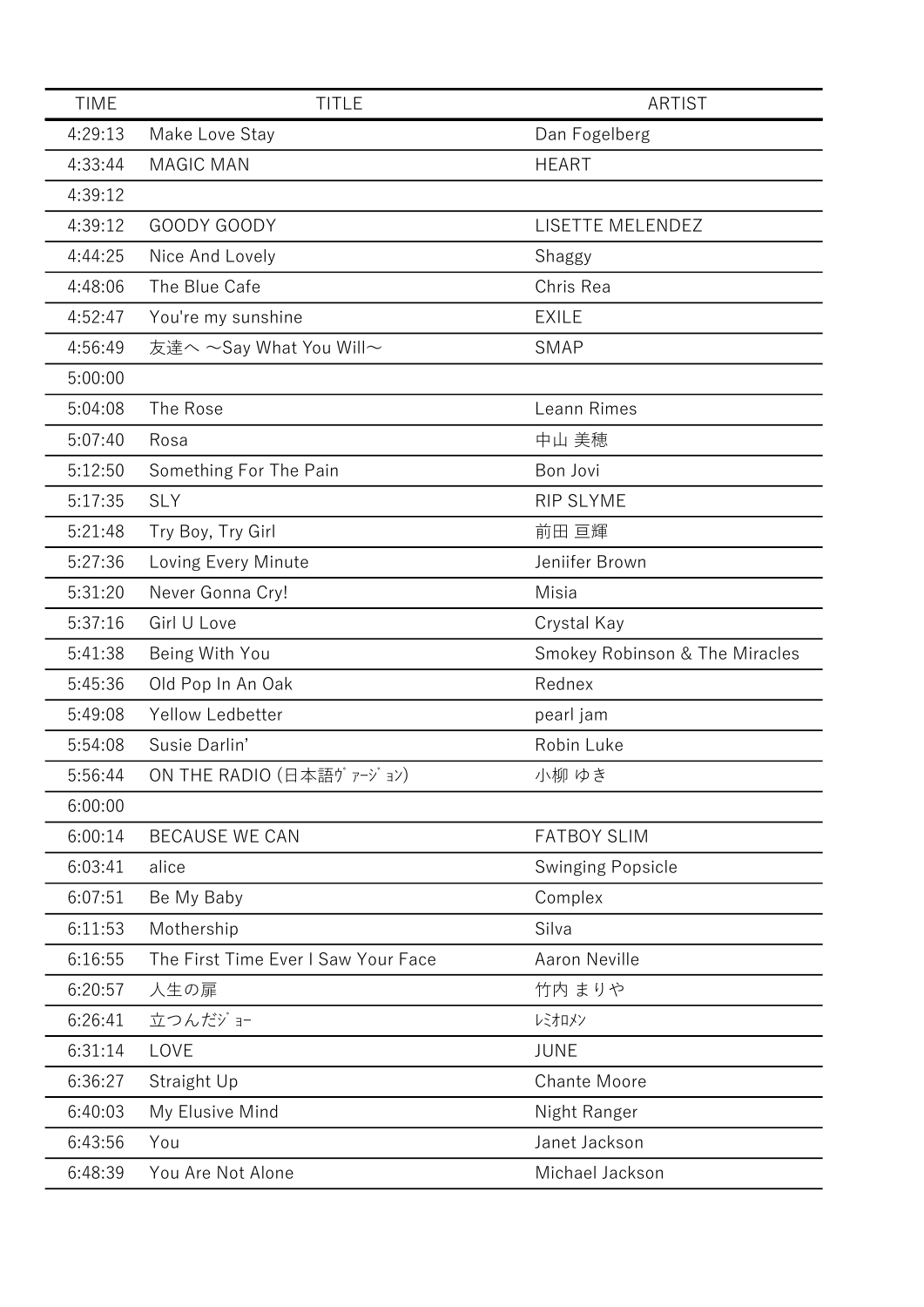| <b>TIME</b> | <b>TITLE</b>              | <b>ARTIST</b>                          |
|-------------|---------------------------|----------------------------------------|
| 6:54:19     | Sugar!!                   | Fujifabric                             |
| 7:00:00     |                           |                                        |
| 7:02:06     | Young Americans           | David Bowie                            |
| 7:07:14     | Hello, Again ~昔からある場所~    | My Little Lover                        |
| 7:12:43     | Island In The Sun         | weezer                                 |
| 7:16:09     | 瞳をとじて                     | 平井 堅                                   |
| 7:21:46     | Is This The Day?          | HOOBASTANK                             |
| 7:26:35     | <b>LOVE LETTERS</b>       | METORONOMY                             |
| 7:30:31     | FEELS JUST LIKE IT SHOULD | Jamiroquai                             |
| 7:35:18     | <b>Strating Over</b>      | Superfly                               |
| 7:39:25     | <b>Baby Grand</b>         | Billy Joel duet with Ray Charles       |
| 7:43:47     | Yes, I'm Ready            | Janet Kay duet with Drummie Zeb        |
| 7:47:12     | Royal Oil                 | THE MIGHTY MIGHTY BOSSTONES            |
| 7:50:06     | ランウェイ☆ビート                 | <b>FUNKY MONKEY BABYS</b>              |
| 7:54:41     | <b>Pavement Cracks</b>    | Annie Lennox                           |
| 8:00:00     |                           |                                        |
| 8:02:05     | 1 Thing                   | Amerie feat. Eve                       |
| 8:05:37     | Candy                     | Crystal Kay                            |
| 8:10:18     | ALIVE AND KICKING         | <b>SIMPLE MINDS</b>                    |
| 8:15:01     | Make My Day               | <b>Terra Nova</b>                      |
| 8:18:47     | 輝く人                       | $7'$ $y'$ $x$ $7$ $\cdot$ $7$ $\vdash$ |
| 8:24:01     | Human                     | Christina Perri                        |
| 8:27:58     | STITCHED UP               | Herbie Hancock feat. John Mayer        |
| 8:33:12     | <b>Future Brain</b>       | Den Harrow                             |
| 8:37:42     | スカイハイ                     | moumoon                                |
| 8:41:10     | THE EDGE OF GLORY         | <b>LADY GAGA</b>                       |
| 8:46:49     | Hips Don't Lie            | Shakira feat. Wyclef Jean              |
| 8:50:26     | turntable                 | <b>TLC</b>                             |
| 8:54:08     | 生まれ来る子供たちのために             | 佐藤 竹善                                  |
| 8:58:28     | Reptile                   | Eric Clapton                           |
| 9:00:00     |                           |                                        |
| 9:03:30     | S.O.S.                    | Abba                                   |
| 9:06:49     | Not Found                 | Mr. Children                           |
| 9:11:58     | Praise You                | <b>Fatboy Slim</b>                     |
| 9:17:27     | ジュゴンの見える丘                 | Cocco                                  |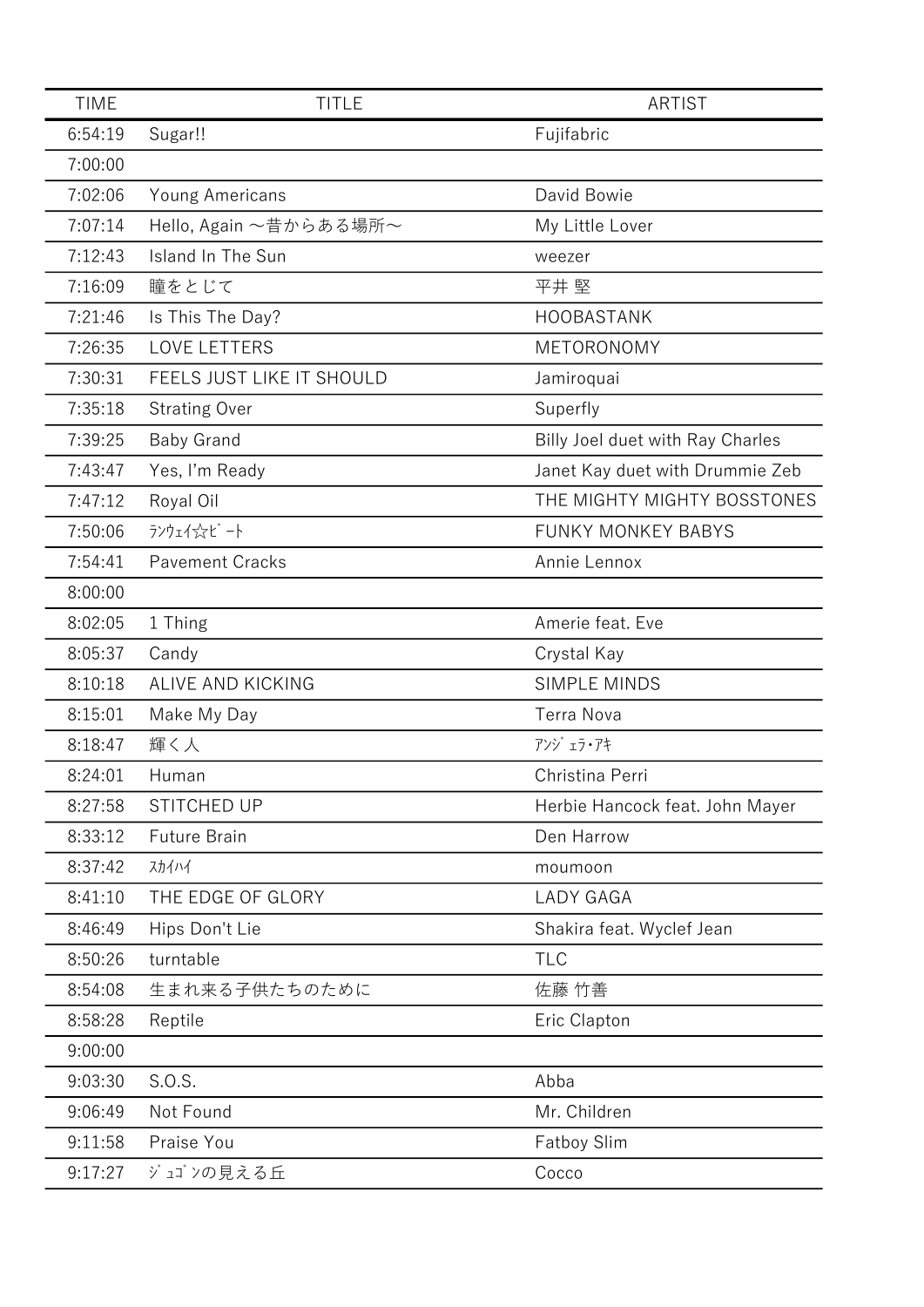| <b>TIME</b> | <b>TITLE</b>                   | ARTIST                              |
|-------------|--------------------------------|-------------------------------------|
| 9:23:26     | All Cried Out                  | Allure duet with 112                |
| 9:28:19     | <b>Beautiful Sunday</b>        | Dick Lee                            |
| 9:32:55     | It's So Easy                   | sheryl crow                         |
| 9:36:41     | <b>Black Bird</b>              | Aimer                               |
| 9:40:25     | You're The Best Thing About Me | U <sub>2</sub>                      |
| 9:44:29     | $L-O-V-E$                      | Natalie Cole                        |
| 9:46:58     | Eurodisco                      | <b>Bis</b>                          |
| 9:51:35     | HELLO ~Paradise Kiss~          | YUI                                 |
| 9:55:09     | FOR THE FIRST TIME             | <b>MYLIN</b>                        |
| 12:30:00    |                                |                                     |
| 12:30:28    | <b>Waiting For You</b>         | The Trampolines                     |
| 12:34:38    | Fly Away                       | <b>SEAMO</b>                        |
| 12:38:40    | Lovefool                       | The Cardigans                       |
| 12:41:56    | 初恋が泣いている                       | あいみょん                               |
| 12:46:07    | LOVELY DAY                     | ROBERT GLASPER EXPERIMENT           |
| 12:51:03    | いっぱいいっぱい                       | <b>CRAZY KEN BAND</b>               |
| 12:55:13    | IN THE MORNING                 | RAZORLIGHT                          |
| 16:00:00    |                                |                                     |
| 16:00:14    | ALL THE LOVERS                 | <b>KYLIE MINOGUE</b>                |
| 16:03:33    | The Moment                     | Ryohu                               |
| 16:07:16    | <b>Animals Feets</b>           | Silver Sun                          |
| 16:11:21    | Lay Down                       | MEREDITH BROOKS feat. QUEEN LATIFAH |
| 16:15:47    | <b>MOTHER MARY</b>             | <b>FOXBORO HOTTUBS</b>              |
| 16:18:42    | サラウンド                          | クラムボン                               |
| 16:23:52    | Dance Of The Staes             | Cast                                |
| 16:33:01    | High And Dry                   | Jamie Cullum                        |
| 16:36:57    | Pretender                      | Official髭男dism                      |
| 16:42:37    | THE WAY WE LIVE                | RAW SOUL EXPRESS                    |
| 16:46:21    | Good Days                      | <b>SZA</b>                          |
| 16:51:16    | <b>HOPE</b>                    | 平井大                                 |
| 16:54:20    | Dr. Beat                       | Gloria Estefan                      |
| 19:00:00    |                                |                                     |
| 19:00:14    | JUNK OF THE HEART (HAPPY)      | THE KOOKS                           |
| 19:03:18    | $I(\tilde{z}-$                 | THE ORAL CIGARETTES                 |
| 19:08:20    | The Lover In Me                | Sheena Easton                       |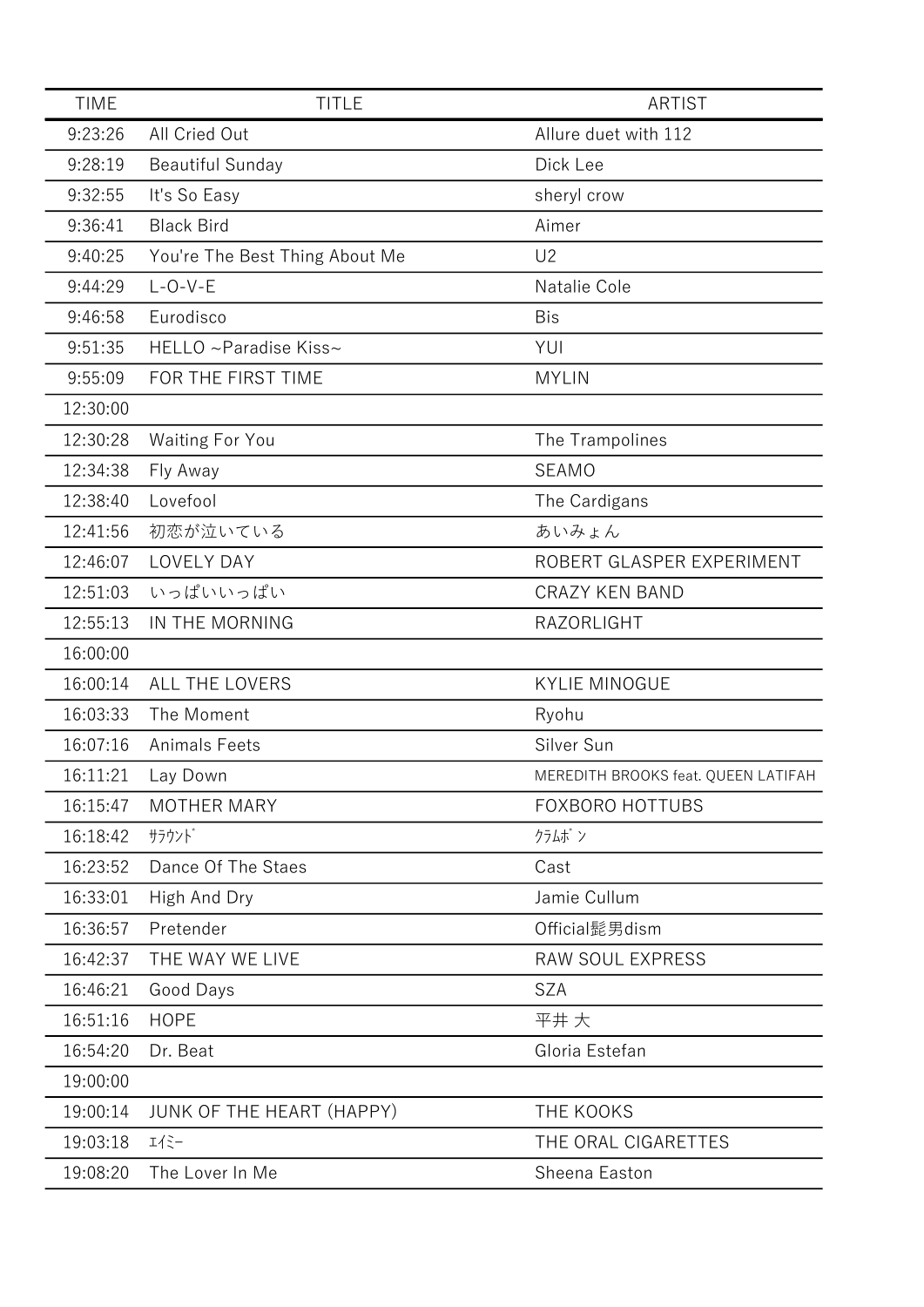| <b>TIME</b> | <b>TITLE</b>               | ARTIST                             |
|-------------|----------------------------|------------------------------------|
| 19:13:16    | 喜劇                         | 星野 源                               |
| 19:17:24    | if                         | janet jackson                      |
| 19:21:55    | You Are                    | Lionel Richie                      |
| 19:27:00    | UNKNOWN LANGUAGE           | T.O.K.                             |
| 19:31:11    | YOU KNOW YOU'RE RIGHT      | <b>NIRVANA</b>                     |
| 19:34:38    | ray                        | Bump Of Chicken                    |
| 19:39:54    | Don't Go Breaking My Heart | Elton John & Kiki Dee              |
| 19:44:17    | Roses Are Red              | Aqua                               |
| 19:48:07    | 誰でもロンリー                    | <b>YUKI</b>                        |
| 19:52:44    | All About Soul             | <b>Billy Joel</b>                  |
| 20:30:00    |                            |                                    |
| 20:30:01    | New Born                   | <b>MUSE</b>                        |
| 20:36:03    | I CAN SEE CLEARLY NOW      | <b>BEAT CRUSADERS</b>              |
| 20:38:58    | 2002                       | Anne-Marie                         |
| 20:42:04    | Tomorrow                   | Cranberries                        |
| 20:45:46    | リトルダ ンサー                   | セカイイチとFoZZtone                     |
| 20:49:14    | <b>INSATIABLE</b>          | <b>DARREN HAYES</b>                |
| 20:54:16    | If You Love Me             | Mint Condition                     |
| 21:00:00    |                            |                                    |
| 21:00:15    | Superstar                  | Sheryl Crow                        |
| 21:05:04    | In This Room               | ゴ スペ ラーズ                           |
| 21:09:22    | Cross Me                   | Ed Sheeran feat. Chance The Rapper |
| 21:12:46    | Baby-Baby-Baby             | <b>TLC</b>                         |
| 21:18:04    | キャノンボール                    | 中村 一義                              |
| 21:22:55    | <b>BLUE ORCHID</b>         | THE WHITE STRIPES                  |
| 21:25:40    | Green Light                | John Legend Feat. Andre 3000       |
| 21:31:11    | Steppin' Out               | Kool & The Gang                    |
| 21:35:57    | Breakdown                  | Mariah Carey                       |
| 21:40:54    | <b>FREE</b>                | SWEET ROBOTS AGAINST THE MACHINE   |
| 21:45:20    | <b>SQUEEZE ME</b>          | Kraak & Smaak FEAT. BEN WESTBEECH  |
| 21:48:45    | ジャング ル・スウィング               | 山下 達郎                              |
| 21:53:37    | What Cha' Gonna Do For Me  | Janet Kay Duet With Omar           |
| 22:00:00    |                            |                                    |
| 22:00:15    | <b>IT'S YOURS</b>          | J. HOLIDAY                         |
| 22:04:19    | The Memory hotel           | 一十三十一                              |